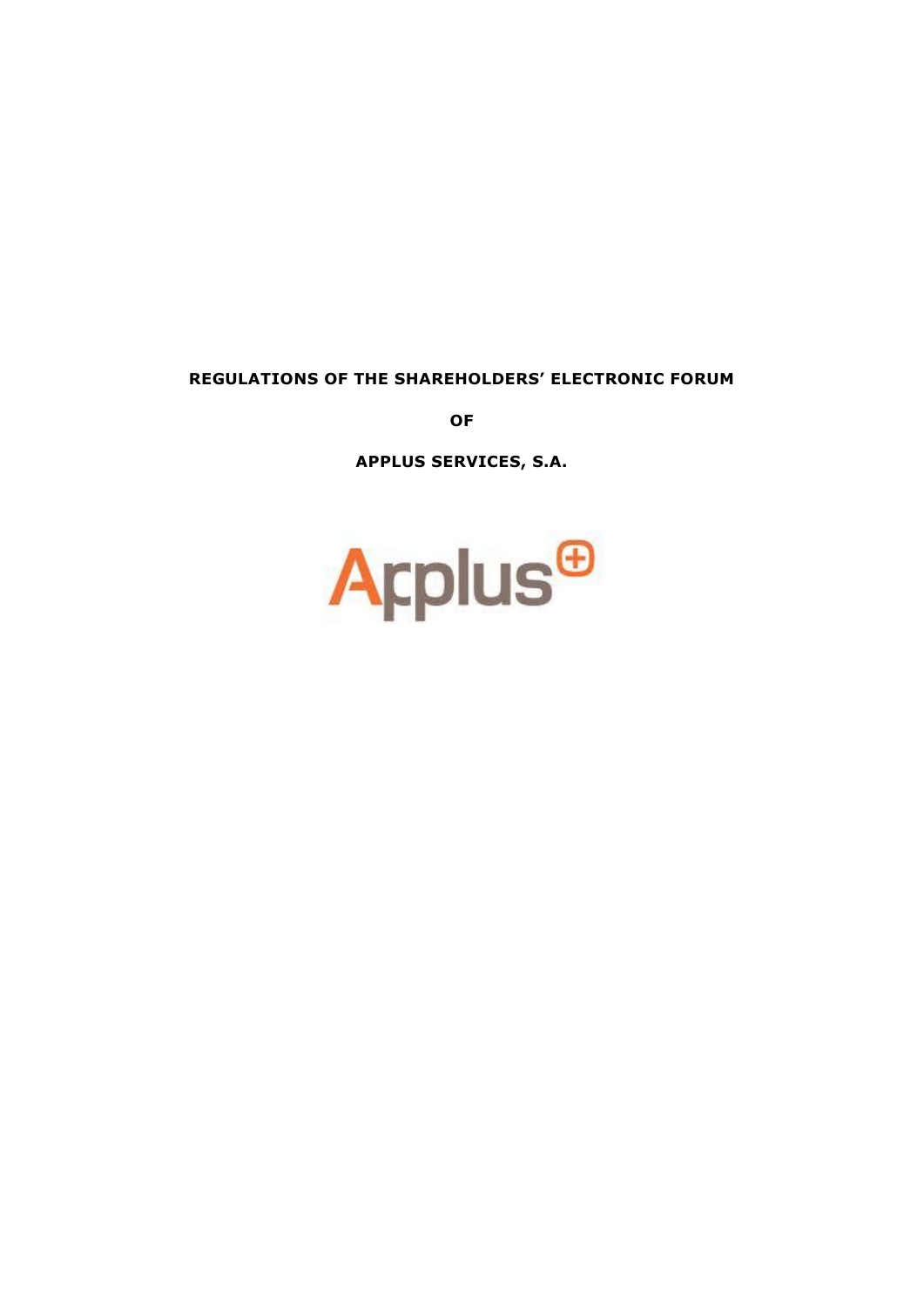

### **TABLE OF CONTENTS**

|  | Chapter II Acceptance of the Forum Regulation 3                          |
|--|--------------------------------------------------------------------------|
|  | Chapter III Objective and Purpose of the Forum 4                         |
|  |                                                                          |
|  | Chapter V Access to the Forum and publication of communications 6        |
|  |                                                                          |
|  |                                                                          |
|  |                                                                          |
|  | Section 5.4.- Removal of communications following the General Meeting. 8 |
|  |                                                                          |
|  |                                                                          |
|  |                                                                          |
|  |                                                                          |
|  |                                                                          |
|  |                                                                          |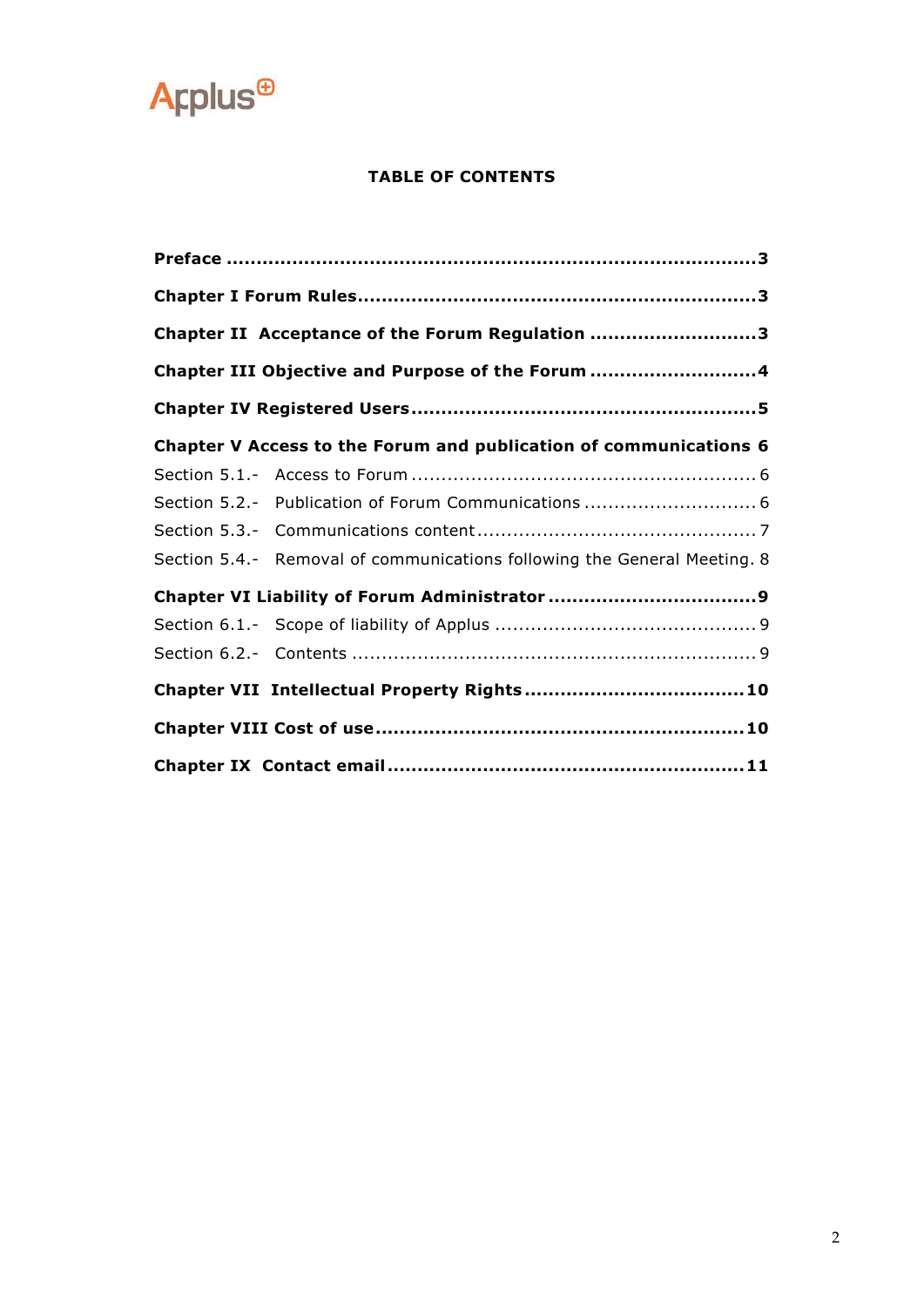#### **REGULATIONS OF THE SHAREHOLDERS' ELECTRONIC FORUM**

#### **OF APPLUS SERVICES, S.A.**

#### **Preface**

<span id="page-2-0"></span>In accordance with Article 539.2 of the consolidated text of the Spanish Companies Act approved by Royal Legislative Decree 1/2010, of July 2 (hereinafter, the "**Law**") and Article 10 of the Regulation of the General Shareholders Meeting, the Board of Directors of Applus Services, S.A. (hereinafter, "**Applus**" or the "**Forum Administrator**") has approved these regulations of the shareholders' electronic forum of Applus (hereinafter, the "**Regulations**"), which form part of the corporate governance system of Applus relating to the Shareholders' Electronic Forum of Applus (hereinafter, the "**Forum**") which shall be available from the call to and until the meeting of each Ordinary or Extraordinary General Shareholders' Meeting and which it can be accessed through Applus website [\(www.applus.com\)](http://www.applus.com/).

#### **Chapter I Forum Rules**

<span id="page-2-1"></span>These Regulations contain the Forum's rules of operation. In addition, it governs the enabling and provision of the Forum by Applus, as well as the warranties, terms and conditions of its access and use by its Shareholders and the voluntary associations which may be formed in accordance with applicable regulations.

These Regulations supersedes the Conditions of Use and Privacy Policy of the Applus website [\(www.applus.com\)](http://www.applus.com/) in respect to the Forum, which therefore shall not be applicable to the access and use of the Forum.

Applus reserves the right to amend, at any time and without prior notice, the presentation, configuration, operation and content of the Forum and these Regulations, notwithstanding any other provision of law.

#### **Chapter II Acceptance of the Forum Regulation**

<span id="page-2-2"></span>The entry as a user on the Forum (hereinafter, the "**Registered User**") and the access and/or its use assumes the full and unconditional acceptance of the terms and conditions of the Regulations.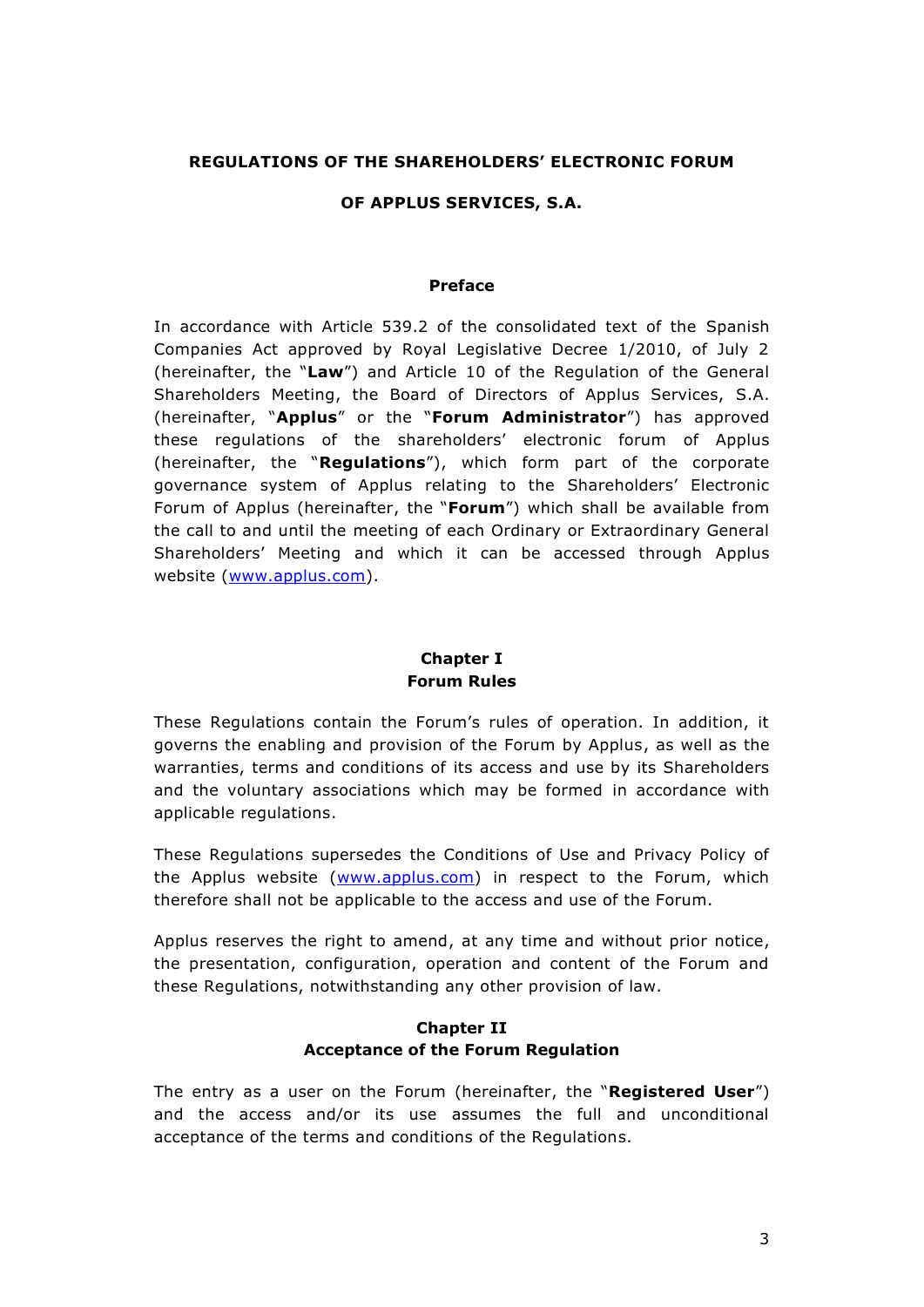The condition of Registered User shall be obtained, if applicable, when the requirements provided in Chapter IV below are met and when the form to which its accessed through the Applus webpage [\(www.applus.com\)](http://www.applus.com/) is filled in.

Applus shall be considered the Forum Administrator under the conditions and with the authority provided in these Regulations, reserving the authority for interpretation in the case of any doubt or discrepancy in its use.

### **Chapter III Objective and Purpose of the Forum**

<span id="page-3-0"></span>The Forum is enabled with the sole purpose of facilitating communications with Applus Shareholders, and the voluntary associations which it may form, on the occasion of the call and until the convening of each General Shareholders' Meeting, if applicable.

Registered Users may send, for publication on the Forum, messages with the following sole objective:

- Proposals which are intended to be submitted as a supplement to the Agenda announced in the call.
- Requests for attachment of said proposals.
- Initiatives to reach the percentage required to exercise the minority right provided in the Law.
- Offers or petitions for voluntary representation.

Under no circumstance shall the publication alone of a complementary proposal of the Forum Agenda imply its acceptance nor, consequently, the amendment of the Agenda announced in the Call of the Meeting.

The Forum does not constitute a channel of communication between Applus and the Registered Users.

Therefore, no communication made or published on the Forum may under any circumstance be understood as a notice to Applus for any purposes and, in particular, for the purpose of exercising any right of the Registered User, individually or jointly, nor replacing the legal and Applus Corporate Governance requirements for the exercise of any rights or the development of the initiatives and activities of the Shareholders.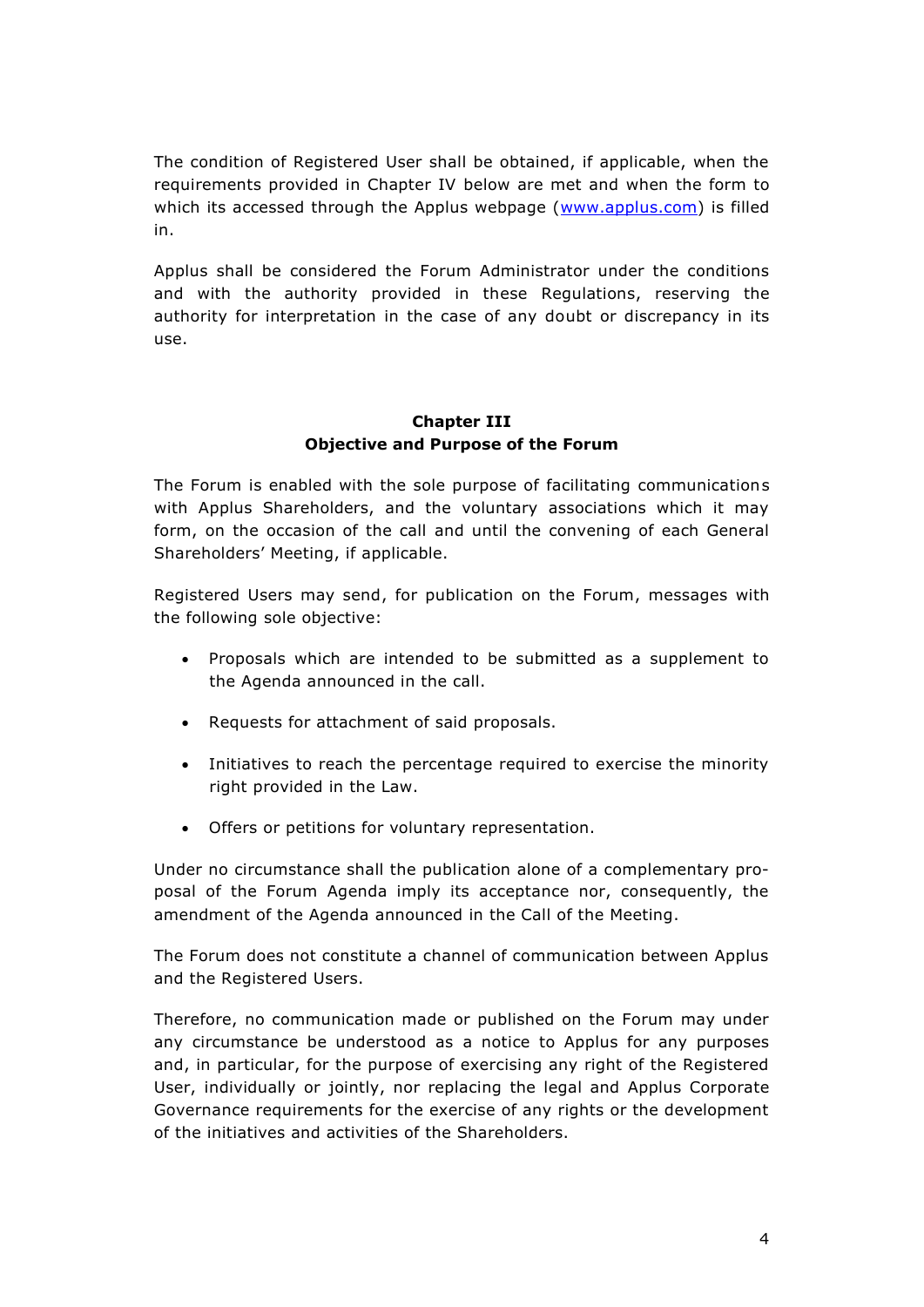Any rights and authorities the Shareholders wish to exercise shall be carried out through those legal instruments set forth in accordance with the Law and under the corporate governance rules of Applus, without the Forum being, under any circumstance, a valid instrument for those purposes.

## **Chapter IV Registered Users**

<span id="page-4-0"></span>The access and the use of the Forum is exclusively reserved for the individual Applus Shareholders and the voluntary Shareholder associations of Applus validly incorporated and registered in the special registry of the National Securities Market Commission pursuant to the second and fourth section of Article 539 of the Law.

To be able to access and use the Forum, the Shareholders and voluntary Shareholder associations shall register as a "Registered User" by completing the corresponding registration form, the Forum Registered User, certifying the condition of the Applus Shareholder or voluntary Shareholder associations duly incorporated and registered in the manner provided in the aforementioned form, and checking the relevant box by which the individual Shareholder or the voluntary Shareholder associations state that they have read and accepted the content of these Regulations.

In the case of legal entity Shareholders and voluntary Shareholder associations, the representation of the entity seeking to access the Forum shall be provided as shown on the registration form.

Future access and communications on the Forum may require the completion of a special use form.

Access and use of the Forum by Registered Users is conditioned to maintaining at all times the condition of Applus Shareholder pursuant to the applicable regulations or voluntary Shareholder association of Applus duly incorporated and registered.

If Applus, in its capacity as Forum Administrator, has at any time reasonable doubts on the fulfilment of these conditions by a Registered User, it may request Registered User to certify the maintenance of said conditions, being entitled to request as much information or documents deemed appropriate for the verification of the purposes provided herein.

The Forum Administrator may request additional information or suspend or remove Registered Users who do not certify fulfilment of the aforementioned conditions.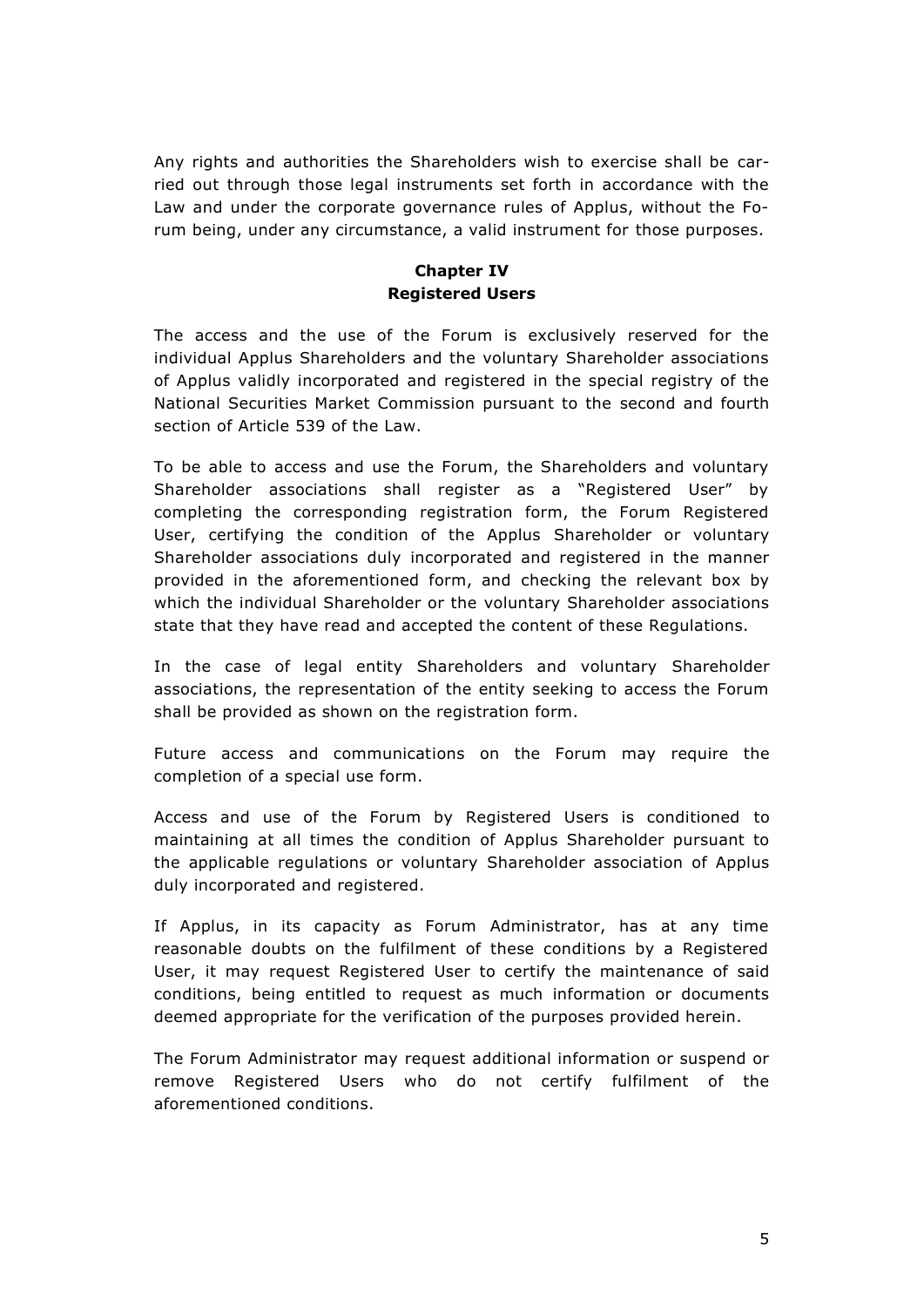Communications by Shareholders who lose such status prior to holding the corresponding General Meeting shall automatically be removed as well as any communications related or linked to the above.

# **Chapter V Access to the Forum and publication of communications**

### <span id="page-5-1"></span><span id="page-5-0"></span>**Section 5.1.- Access to Forum**

All registered Users shall have access to the Forum and may consult any communications made by other registered users.

The Forum may only seek the publication of communications made by Registered Users in relation with the matters listed in Chapter II and without creating an electronic means of discussion between Registered Users or a virtual chat room. Therefore, the Forum Administrator shall only incorporate in the Forum those communications which arise pursuant to the Law and the rules of corporate governance of Applus, without any other comments on such communications being subject to publication.

## <span id="page-5-2"></span>**Section 5.2.- Publication of Forum Communications**

Any Registered User may submit communications related to any of the questions appearing in the above Chapter III.

Communications shall be exclusively submitted in text format, and once published, shall be accessible by any other Registered User.

Communications by Registered Users are submitted under their personal capacity and, excluding the Shareholder associations duly authorized pursuant to Law and these Regulations, communications received from Shareholder representatives, groups and shareholder agreements, deposit institutions, financial intermediaries and other persons who act on behalf of or in the interest of Shareholders shall not be published.

The request for publication of communications shall be made using the forms available on this Forum for such purposes, which shall include:

- Identification of the Registered User providing the communication.
- Wording of the communication, indicating the precise content of the initiative.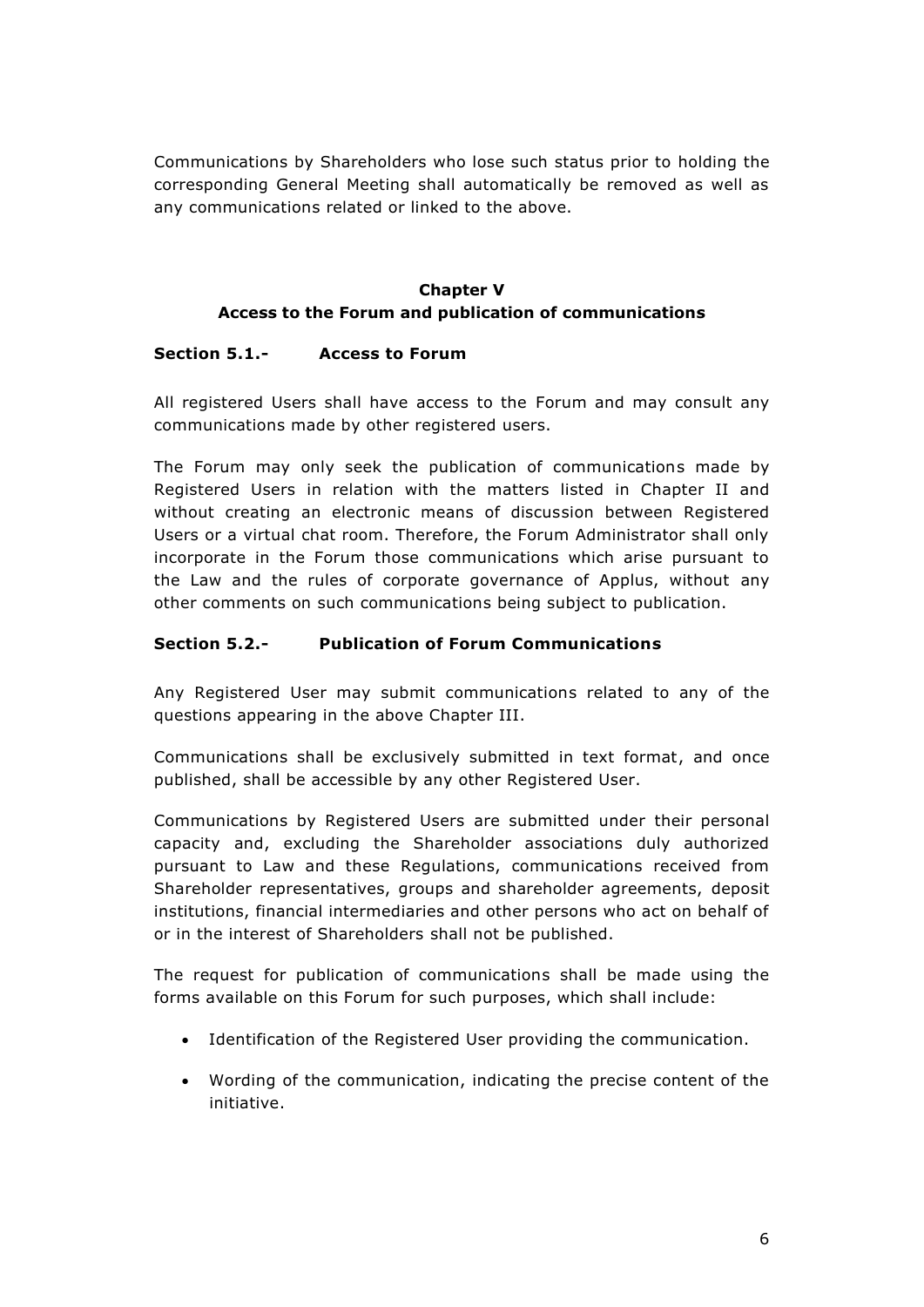Succinct reason for the communication.

Any communication published in the Forum shall include the identification (first and last names, in the case of individuals, the business name, in the case of legal entities and the name and registration number in the registry of the National Securities Market Commission, in the case of Shareholder associations, and in the last two cases, the identification of their respective representatives) of the Registered User who makes the entry and the date and time of the entry.

By means of drafting a communication it is understood that the Registered User, who is responsible for such communication, declares and ensures that its content is legal and in accordance to the Law, these Regulations and the requirements of good faith and public order, and possess the authorizations and permits required to create the relevant communication and which does not violate the rights of any third parties.

The Forum Administrator may verify the compliance of the intended communications with the legal provisions in force, with these Regulations and with the requirements of good faith and public order, being able to withdraw or refuse the inclusion on the Forum any communication which it believes not to be in accordance with such requirements. In addition, the Forum Administrator may answer any communication by the Registered Users using the email address provided by the Registered User or through any other means of communication which is deemed appropriate.

#### <span id="page-6-0"></span>**Section 5.3.- Communications content**

Any use of the Forum by the Registered Users shall be done fully respecting the legal provisions in force, in accordance with these Regulations and with respect to the requirements of good faith and public order. Therefore, it is expressly prohibited to:

- Infringe upon the rights, property and legitimate interests of Applus, of other Registered Users and of third parties such as their intellectual and industrial property rights, religious liberty, honour, reputation and privacy, the protection of personal information and any other legally protected rights or interests.
- Enter personal information or data of third parties without the informed consent of the holder or theft of the identity.
- Incorporate the contents or expressions which are discriminatory, racist, sexist, violent, xenophobic or in any way harmful or offensive.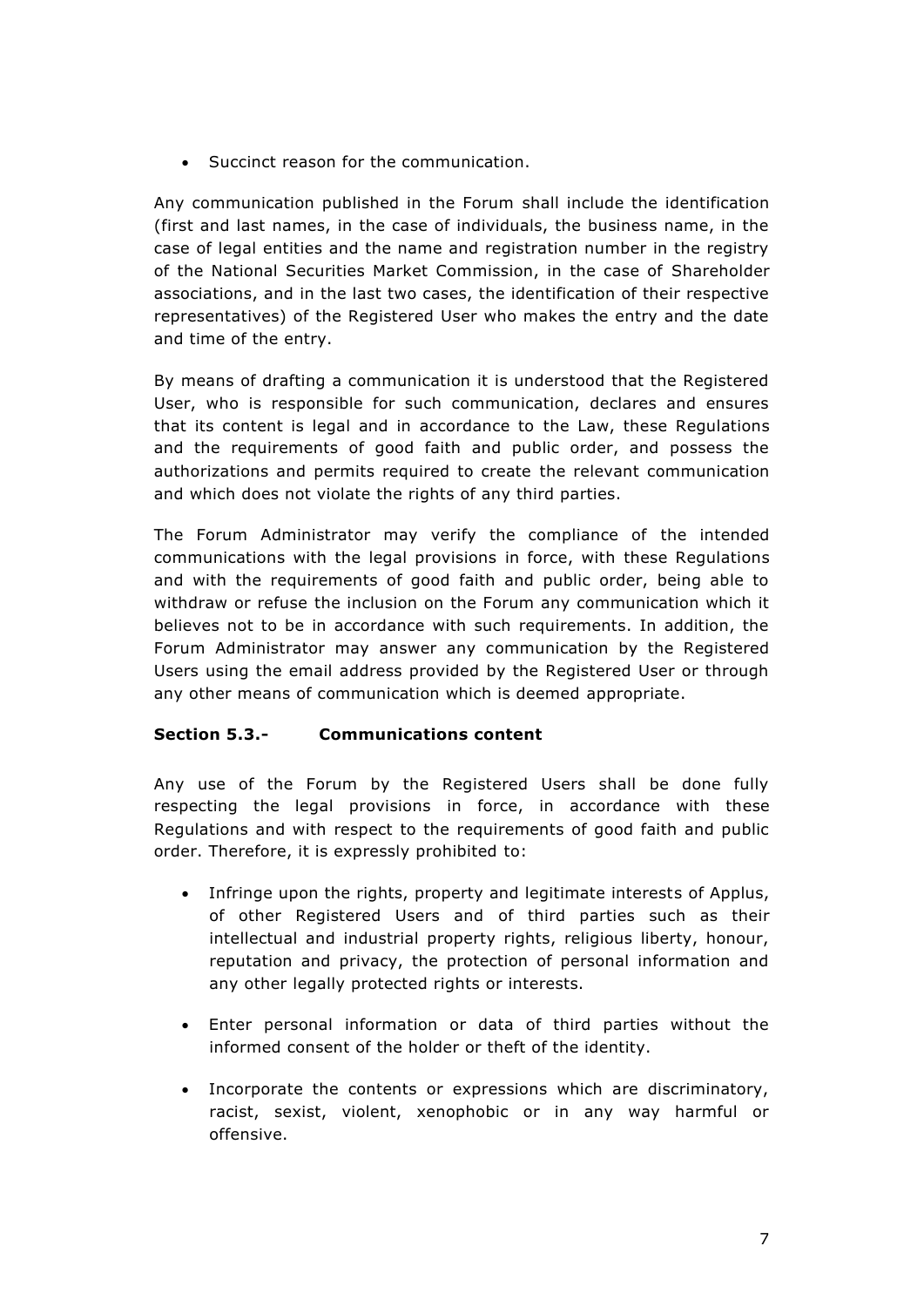- Incorporate any kind of material that is inappropriate or contrary to the requirements of good faith and public order.
- Provide information of any kind directed to the commission of criminal, civil or administrative offences.
- Perform any act (or provide information to third parties) that allow evading the technical restrictions of the different Forum support or programs in order to prevent unauthorized uses.
- Include contents or materials without the proper authorization of the holders of intellectual or industrial property rights.
- Damage, render useless, overload or degrade operation of the Forum or the computer equipment of Applus, of other Registered Users or of third parties, as well as the documents, files and other contents stored on such computer equipment (hacking) and impede the normal use and enjoyment of the Forum by other Registered Users.

The insertion of any type of advertising or announcement by the Registered Users is absolutely prohibited.

Any Registered User with knowledge of any kind of content of the Forum, or facilitated through it, which is contrary to the legal provisions in force, these Regulations or the requirements of good faith and public order, may make it known to the Forum Administration through the contact inbox referred to in the contact inbox section, without involving any type of liability for Applus, even in the case of not adopting any related measure.

The Registered Users agree to use that is diligent, correct and appropriated to the legal provisions in force, to the Regulations herein and the requirements of good faith and public order of the Forum, in accordance with its purpose provided in Chapter III above.

# <span id="page-7-0"></span>**Section 5.4.- Removal of communications following the General Meeting.**

Once the General Shareholders' Meeting is concluded, the Forum Administrator reserves the right to delete and erase any communications referred to such meeting.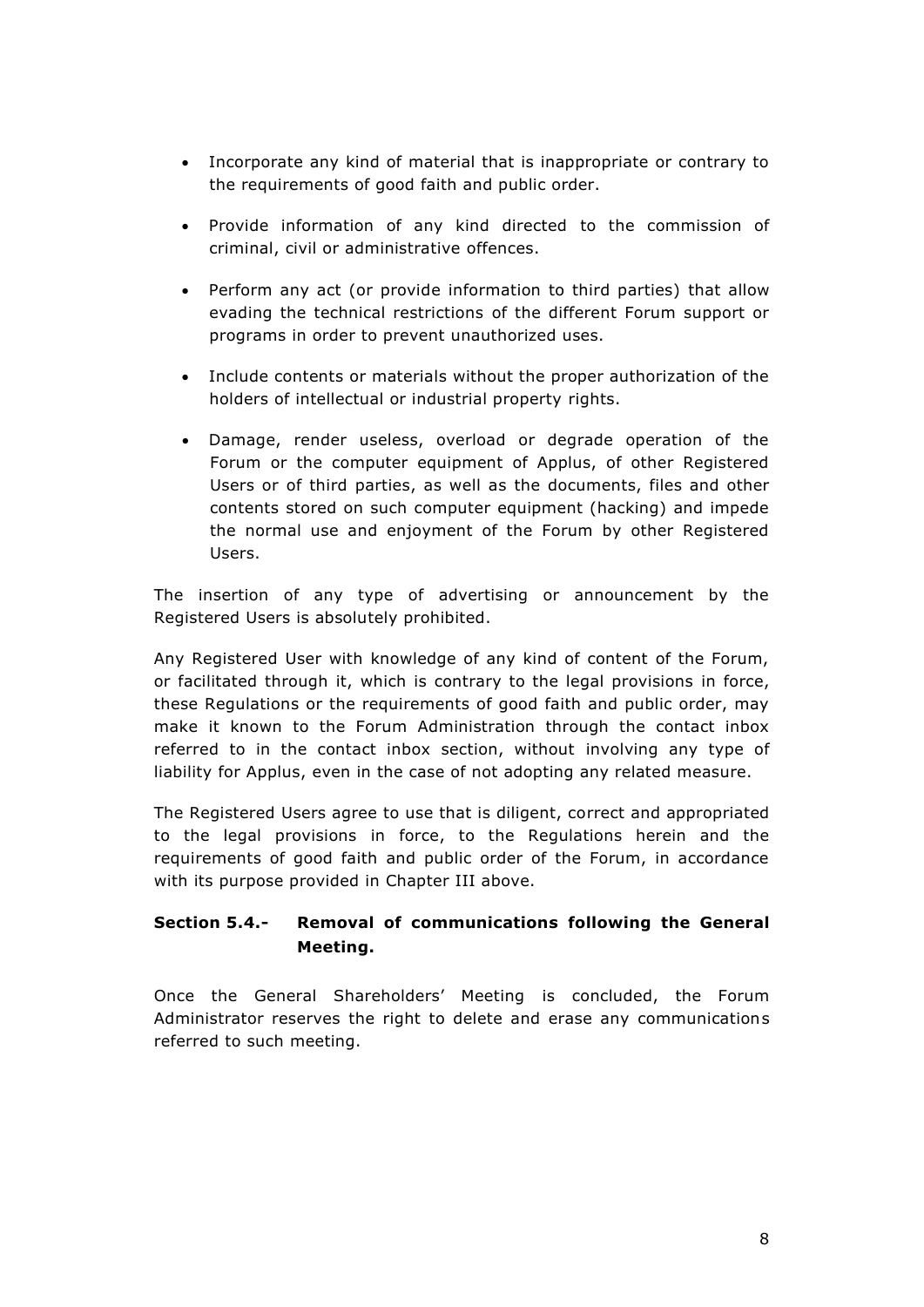# **Chapter VI Liability of Forum Administrator**

## <span id="page-8-1"></span><span id="page-8-0"></span>**Section 6.1.- Scope of liability of Applus**

Applus is not liable for the accuracy, veracity, validity, lawfulness or relevance of the communications sent by Registered Users, or the information contained in the Forum. Applus is also not liable for opinions or comments posted by Registered Users.

Applus will only be liable for its own services and the contents directly originated from it and identified with its *copyright* as a trademark or intellectual or industrial property right of Applus.

Applus will not be liable for damages that may be caused to Registered Users due to malfunction, overloads, blackouts, connection failures, undue access or any other case of equal or similar nature, beyond the will of Applus, which prevent use of the Forum. None of such circumstances can be invoked as unlawful deprivation of the Shareholder's rights.

By virtue of access and/or use of the Forum, every Registered User declares that it is aware of and accepts that the use of the Forum occurs in any case under its sole and exclusive liability.

#### <span id="page-8-2"></span>**Section 6.2.- Contents**

Any Registered User may submit communications related to any of the questions appearing in the above Chapter III.

The Forum Administrator expressly reserves the right to deny access and/or use of the Forum and not publish or remove communications made by Registered Users that breach the legal provisions in force, these Regulations, or the requirements of good faith and public order.

The Forum Administrator has the power but not the obligation to control the use of the Forum and its contents, which are the exclusive responsibility of the Registered Users who make them. In any case, the Forum Administrator may establish tools to filter and moderate the content of communications, as well as remove contents when it considers that they may be unlawful or contrary to these Regulations or to the requirements of good faith and public order.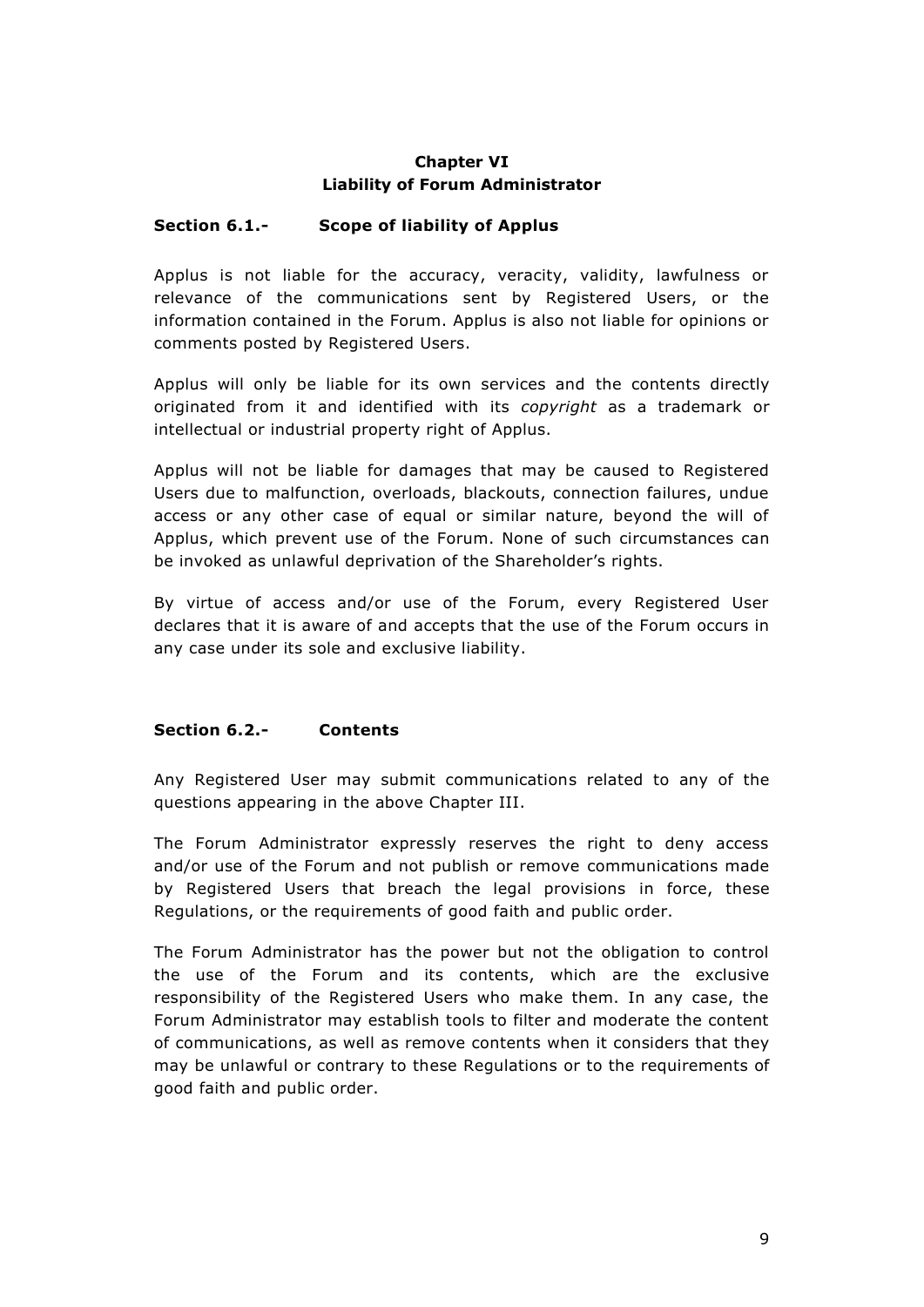Registered Users will be liable for any losses or damages which Applus, other Registered Users or any other third party may suffer as a result of access and/or use of the Forum (including, in particular, the creation of communications), breaching any legal provisions in force , these Regulations, or the requirements of good faith and public order.

## **Chapter VII Intellectual Property Rights**

<span id="page-9-0"></span>Applus authorizes Registered Users to use the intellectual property rights related to the computer application installed on the Applus server or on a third party server that executes the provisions that compose the Forum, exclusively for the purposes set out in Chapter III above and, in any case, according to the terms and conditions established in these Regulations. The Registered User must abstain from obtaining, or attempting to obtain, access and use of the Forum and its contents by means or procedures other than those which were made available to them in the case or indicated for that purpose.

Applus does not grant any kind of license or authorization to use of any kind over its intellectual property rights or any other property or right related to the Forum other than those set out in the paragraph above. Registered Users must respect all intellectual property rights at all times over the Forum owned by Applus.

These Regulations do not grant any intellectual property rights over the Forum or any of its constituent elements, and Registered Users are expressly prohibited from reproducing, transforming, distributing, publicly disclosing, making available, extracting, reusing, resending or in any way using, by any means or procedure, any of them, except in cases where it is legally allowed or authorized by Applus.

Applus reserves the right to exercise any applicable legal action against Registered Users that violate the intellectual property rights of the Forum and its contents.

#### **Chapter VIII Cost of use**

<span id="page-9-1"></span>Access to and use of the Forum by Registered Users is free, except for the cost of connection through the telecommunications network provided by the access provider contracted by each Registered User.